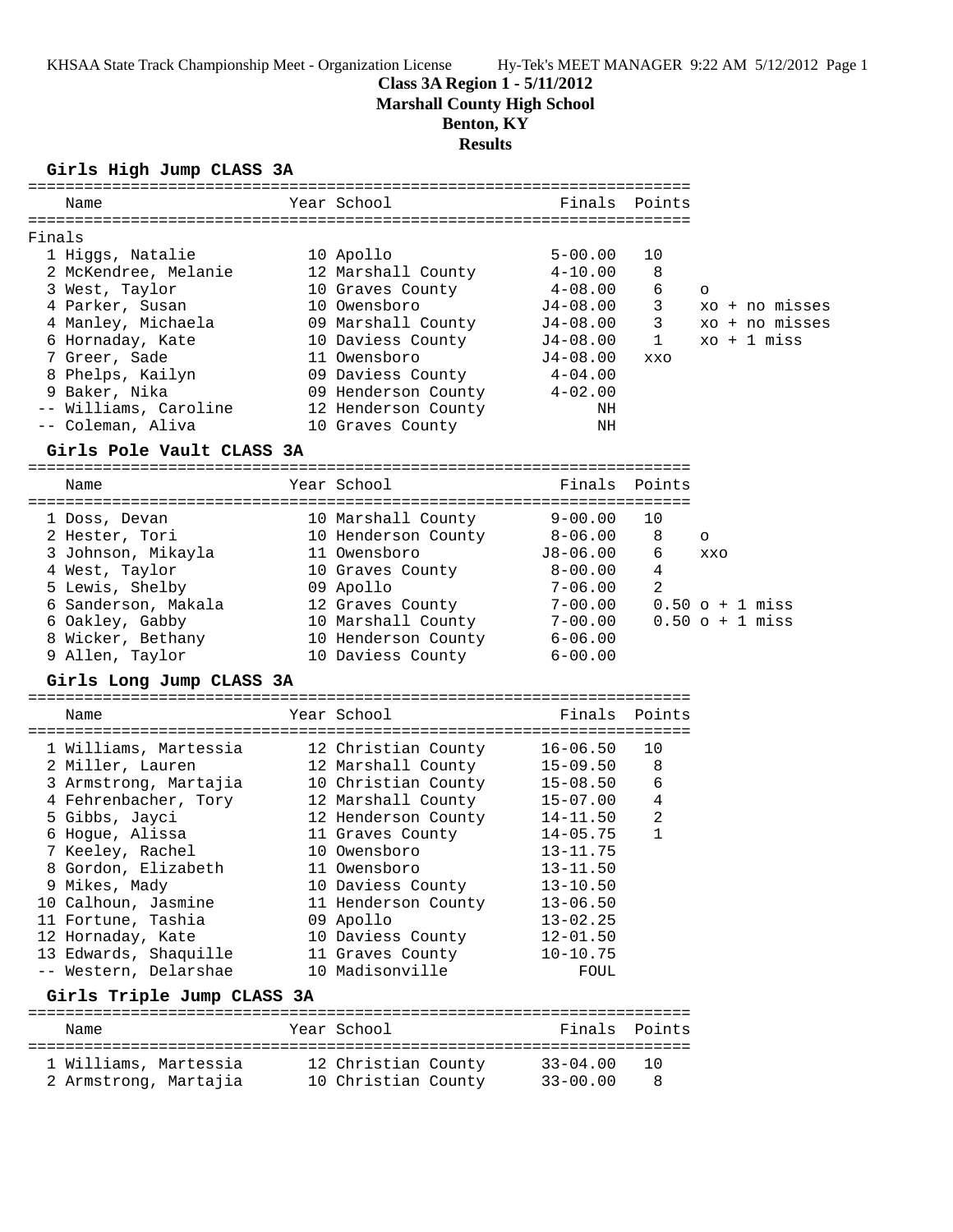**Class 3A Region 1 - 5/11/2012**

**Marshall County High School**

#### **Benton, KY**

#### **Results**

#### **....Girls Triple Jump CLASS 3A**

| 3 Barnard, Alyssa<br>4 Hughes, Hannah<br>5 Gordon, Elizabeth<br>6 Fortune, Tashia<br>7 Baas, Brandy<br>8 Sumner, Trisha<br>9 Calhoun, Jasmine 11 Henderson County<br>10 Aichner, Magdalena<br>11 Hoechle, Leonie<br>12 Wilkerson, Bridget<br>Girls Shot Put CLASS 3A | 09 Marshall County<br>12 Owensboro<br>11 Owensboro<br>09 Apollo<br>09 Marshall County<br>11 Daviess County<br>11 Daviess County<br>10 Graves County<br>12 Graves County | $31 - 07.75$<br>$30 - 03.75$<br>$29 - 11.50$<br>$29 - 08.25$<br>$28 - 02.00$<br>$27 - 11.50$<br>$27 - 06.50$<br>$25 - 04.00$<br>$23 - 03.25$<br>$21 - 04.00$ | 6<br>4<br>2<br>$\mathbf{1}$ |
|----------------------------------------------------------------------------------------------------------------------------------------------------------------------------------------------------------------------------------------------------------------------|-------------------------------------------------------------------------------------------------------------------------------------------------------------------------|--------------------------------------------------------------------------------------------------------------------------------------------------------------|-----------------------------|
| Name                                                                                                                                                                                                                                                                 | Year School                                                                                                                                                             | Finals Points                                                                                                                                                |                             |
|                                                                                                                                                                                                                                                                      |                                                                                                                                                                         |                                                                                                                                                              |                             |
| 1 Phelps, Tiana                                                                                                                                                                                                                                                      | 11 Owensboro                                                                                                                                                            | 37-09.50                                                                                                                                                     | 10                          |
| 2 Clark, Jonbenet 69 Henderson County                                                                                                                                                                                                                                |                                                                                                                                                                         | 33-01.00                                                                                                                                                     | 8                           |
|                                                                                                                                                                                                                                                                      |                                                                                                                                                                         | $31 - 02.50$                                                                                                                                                 | 6                           |
| 4 Booker, Alex<br>10 Apollo                                                                                                                                                                                                                                          |                                                                                                                                                                         | $31 - 00.50$                                                                                                                                                 | $\overline{4}$              |
| 5 McCormick, Riley 10 Apollo                                                                                                                                                                                                                                         |                                                                                                                                                                         | 30-10.00                                                                                                                                                     | 2                           |
| 6 Spiker, Kaylin                                                                                                                                                                                                                                                     | 10 Marshall County                                                                                                                                                      | 29-09.00                                                                                                                                                     | $\mathbf{1}$                |
| 7 Edwards, Morgan                       10 Marshall County                                                                                                                                                                                                           |                                                                                                                                                                         | $28 - 00.50$                                                                                                                                                 |                             |
|                                                                                                                                                                                                                                                                      |                                                                                                                                                                         |                                                                                                                                                              |                             |
| 8 VanCleve, Samantha 10 Graves County                                                                                                                                                                                                                                |                                                                                                                                                                         | $25 - 03.50$                                                                                                                                                 |                             |
| 9 Hutchinson, Kyrsten       09 Daviess County                                                                                                                                                                                                                        |                                                                                                                                                                         | $25 - 00.00$                                                                                                                                                 |                             |
| 10 Rumohr, Allison                                                                                                                                                                                                                                                   | 09 Daviess County                                                                                                                                                       | $24 - 09.50$                                                                                                                                                 |                             |
| 11 Cruse, Cortni                                                                                                                                                                                                                                                     | 12 Graves County                                                                                                                                                        | $21 - 07.50$                                                                                                                                                 |                             |
| 12 Johnson, Mikayla                                                                                                                                                                                                                                                  | 11 Owensboro                                                                                                                                                            | $20 - 09.00$                                                                                                                                                 |                             |

#### ======================================================================= Name Year School ======================================================================= 1 Phelps, Tiana 11 Owensboro 108-00 10 2 Peach, Casey 12 Apollo 100-00 8 3 Clark, Jonbenet 09 Henderson County 96-00 6 4 Gregory, Johnsha 11 Henderson County 88-00 4 5 Booker, Alex 10 Apollo 84-00 2 2nd 83' 3" 6 Crawford, Amber 09 Marshall County J84-00 1 2nd 83'0" 7 Spiker, Kaylin 10 Marshall County 83-00 8 McCormick, Riley 10 Apollo 81-00 9 Wiley, Whitney 11 Graves County 72-00 10 Hutchinson, Kyrsten 09 Daviess County 68-00 11 Woods, Courtney 10 Graves County 65-00 11 Nalley, Jessica 10 Daviess County 65-00 13 Logan, Emily 11 Madisonville 62-00

#### **Boys High Jump CLASS 3A**

|  | Name               |  | Year School         | Finals Points |    |            |  |  |  |
|--|--------------------|--|---------------------|---------------|----|------------|--|--|--|
|  | 1 VanMeter, Skyler |  | 09 Marshall County  | $6 - 02.00$   | 10 |            |  |  |  |
|  | 2 Gregory, Cody    |  | 10 Marshall County  | $5 - 08.00$   | 8  | XO         |  |  |  |
|  | 3 Armstead, Jordan |  | 11 Henderson County | $J5 - 08.00$  | 6  | <b>XXO</b> |  |  |  |
|  | 4 McGuire, E.J.    |  | 10 Owensboro        | $5 - 04.00$   |    |            |  |  |  |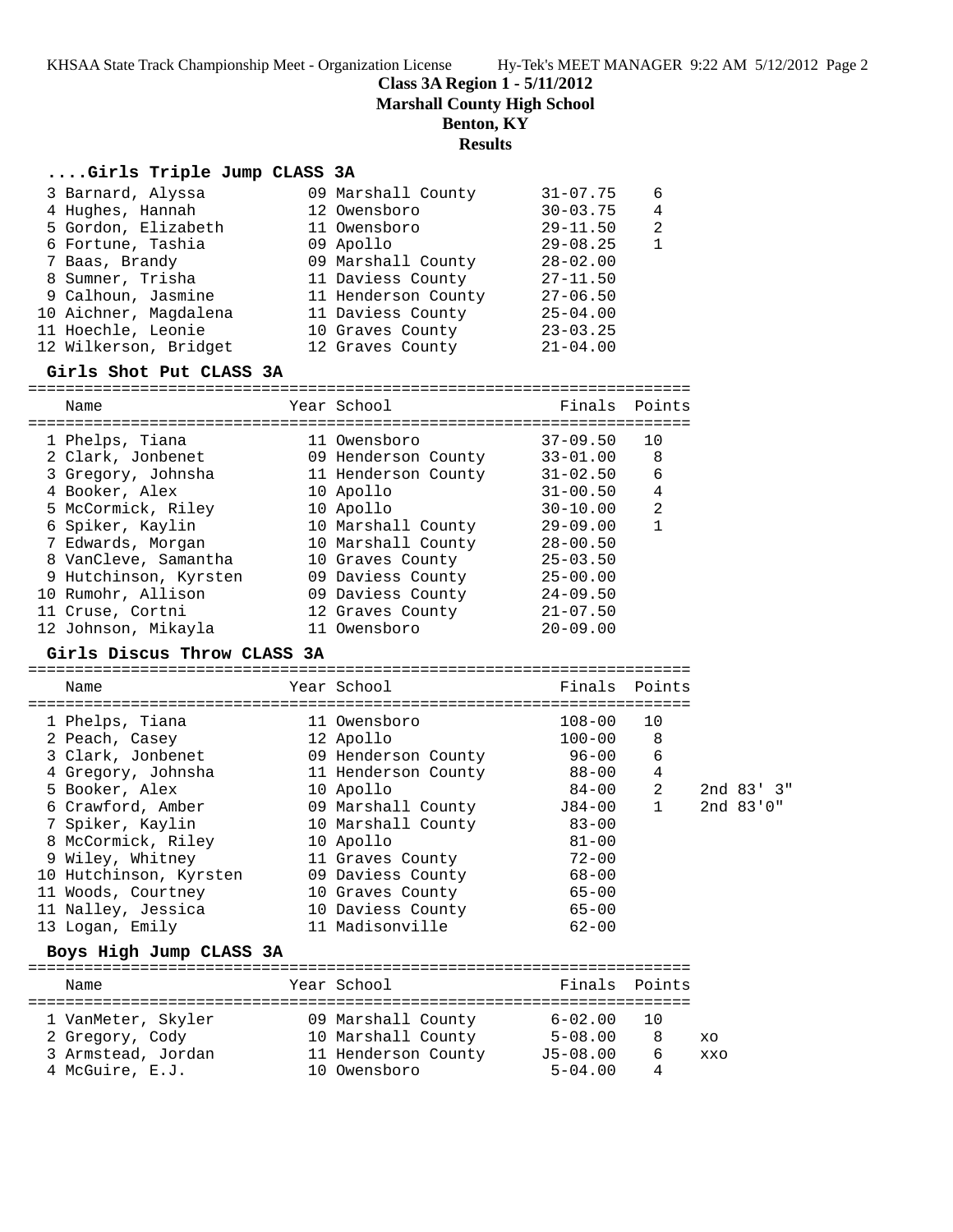**Class 3A Region 1 - 5/11/2012**

**Marshall County High School**

#### **Benton, KY**

### **Results**

#### **....Boys High Jump CLASS 3A**

| 5 Howard, Jamie   | 10 Daviess County   | 5-02.00                 | 2 | $\overline{a}$                 |
|-------------------|---------------------|-------------------------|---|--------------------------------|
| 6 Gilliam, Graham | 11 Owensboro        |                         |   | $J5-02.00$ 1 $xxo + no$ misses |
| 7 Fredrick, Logan | 09 Henderson County | $J5-02.00$ xxo + 1 miss |   |                                |
| -- Butler, Isaiah | 07 Graves County    | ΝH                      |   |                                |
| -- Boling, Jesse  | 11 Daviess County   | ΝH                      |   |                                |

#### **Boys Pole Vault CLASS 3A**

| Name              | Year School         | Finals Points |                 |
|-------------------|---------------------|---------------|-----------------|
|                   |                     |               |                 |
| 1 Cooper, Cain    | 10 Henderson County | $13 - 07.00$  | $\overline{10}$ |
| 2 Barker, Chase   | 12 Daviess County   | $12 - 06.00$  | 8               |
| 3 Demar, Mitchell | 12 Henderson County | $11 - 06.00$  | 6               |
| 4 Allison, Brick  | 10 Daviess County   | $11 - 00.00$  | 4               |
| 5 Low, Trent      | 12 Marshall County  | $8 - 06.00$   | っ               |

#### **Boys Long Jump CLASS 3A**

| Name                | Year School          | Finals Points |                |
|---------------------|----------------------|---------------|----------------|
| 1 Dillard, CJ       | 10 Apollo            | $21 - 06.50$  | 10             |
| 2 Gregory, Cody     | 10 Marshall County   | 20-09.75      | -8             |
| 3 Dillard, Elijah   | 12 Apollo            | 19-11.00      | 6              |
|                     | 10 Christian County  | $19 - 09.00$  | 4              |
| 4 Nichols, Shaquon  |                      |               |                |
| 5 Couch, Isaac      | 09 Madisonville      | $19 - 02.50$  | $\mathfrak{D}$ |
| 6 Armstead, Jordan  | 11 Henderson County  | $19 - 00.00$  | 1              |
| 7 Arnett, Jeremy    | 11 Henderson County  | $17 - 09.25$  |                |
| 8 McGuire, E.J.     | 10 Owensboro         | $17 - 07.50$  |                |
| 9 Jones, Darren     | 10 Daviess County    | $17 - 05.00$  |                |
| 10 Cosner, Hardin   | 11 Marshall County   | $16 - 11.25$  |                |
| 11 Richardson, Jake | 12 Graves County     | $16 - 10.50$  |                |
| 12 Boling, Jesse    | 11 Daviess County    | $16 - 10.00$  |                |
| 12 Bidwell, Taylor  | 10 Muhlenberg County | $16 - 10.00$  |                |
| 14 McClearn, Parker | 10 Madisonville      | $15 - 11.25$  |                |
| 15 Travis, Eli      | 08 Muhlenberg County | $12 - 04.00$  |                |

#### **Boys Triple Jump CLASS 3A**

| Name                                                                                                | Year School                                                                                                | Finals Points                                                                |                        |                              |  |
|-----------------------------------------------------------------------------------------------------|------------------------------------------------------------------------------------------------------------|------------------------------------------------------------------------------|------------------------|------------------------------|--|
| 1 Dillard, CJ<br>2 Duvall, Ryan<br>3 McGuire, E.J.<br>4 Mason, Anthony<br>5 Brzowski, Aaron         | 10 Apollo<br>10 Apollo<br>10 Owensboro<br>11 Muhlenberg County<br>10 Daviess County                        | $41 - 02.50$<br>$40 - 06.00$<br>J40-06.00<br>$37 - 08.50$<br>$36 - 08.75$    | 10<br>8<br>6<br>4<br>2 | 2nd 40'4.75"<br>2nd 40' .25" |  |
| 6 Chappell, Keilean<br>7 Brumley, Hunter<br>8 Richardson, Jake<br>9 Parker, Dax<br>10 Pierce, Aaron | 11 Henderson County<br>10 Daviess County<br>12 Graves County<br>09 Marshall County<br>09 Muhlenberg County | $35 - 04.00$<br>$35 - 02.75$<br>$34 - 00.25$<br>$32 - 04.25$<br>$28 - 08.00$ |                        |                              |  |